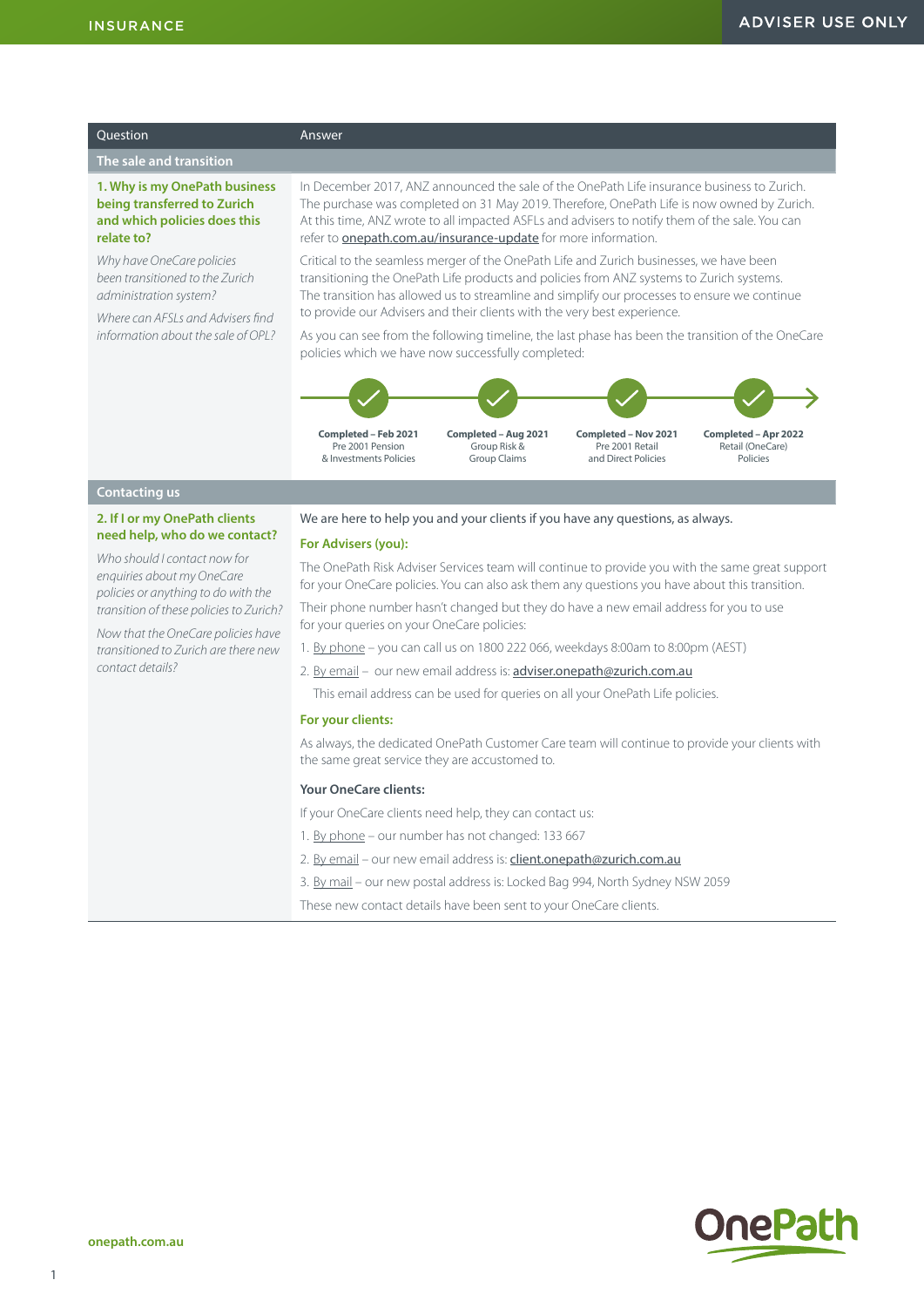#### Question Answer

#### **Registering for the portal**

#### **3. How do I access The Adviser Portal at Zurich?**

*I haven't received my registration email for The Adviser Portal, what should I do?*

*If I need help with registering for The Adviser Portal or logging in, who do I contact?*

*I already have a login for The Adviser Portal, what do I need to do?*

*Will I be able to view my OneCare policies immediately after they have been transferred to Zurich?*

The transition of OneCare policies to Zurich systems means that you will now access these policies on The Adviser Portal at Zurich.

**If you already use The Adviser Portal:** there will be no change to how you access it.

**•** If you do not remember your username, we have included it in the email you received from Zurich titled 'The transition of OneCare policies to Zurich systems is now complete.' If you do not remember your password, you will be able to reset it from the login page using the following link: **[onepath.com.au/adviserportal](http://onepath.com.au/adviserportal)** 

#### **If you do not yet have access to The Adviser Portal:** you will need to register for access.

**•** You will be sent a registration email titled *The Adviser Portal – please activate your login,* within 24 hours of the email mentioned above you received from Zurich.

This email will contain a unique link for you to register for access. Please try to activate your registration link as soon as possible so that you don't experience any delays in gaining access to The Adviser Portal.

**If you have not received a registration email or need help accessing the Portal:** please contact the Risk Adviser Services team using the details shown in FAQ#2 above.

# **Adviser codes**

#### **4. There are so many codes – which ones do I need to use to access my client's policies?**

*I have been assigned a new OnePath Adviser Code. I also have another OnePath Adviser Code and a Zurich Adviser Code. Do I need all of these?*

*How do I add my new Adviser Code(s) to the other platforms/ financial planning software I use so that I can continue to access my OneCare policies?*

After the transition of the OneCare policies, you might have more than one Adviser Code associated with your OnePath or Zurich policies:

- 1. Zurich Adviser Codes these relate to your Zurich policies. These Codes are not changing. If you have policies for Zurich products, you will already be using one or more Zurich Adviser Codes for these policies.
- 2. OnePath Adviser Codes these relate to any of your OnePath policies that have been transitioned to Zurich.

On each of the previous transitions and including this last transition of your clients' OneCare policies to Zurich, a OnePath Adviser Code will have been assigned for each unique SAN associated with your in-force OnePath policies.

### To continue accessing your OneCare policies on other platforms/financial planning software that you use, you will need to register the OnePath Adviser Code(s) associated with your OneCare policies on these platforms.

The Adviser Portal supports data feeds into the following financial planning software – XPlan, Adviser Logic, Adviser Intelligence and Platform Plus.

If you have pre-OneCare policies that transitioned to Zurich in November 2021 and have not yet registered any associated Adviser Codes on these platforms, you can also do that now.

Once you have access to The Adviser Portal as described in FAQ#3, a user guide is located here to assist you to set up your data feeds and register your Adviser Codes:

[zurich.com.au/content/dam/au-documents/advisers/life-insurance/zlife-xplan-data-feeds](http://zurich.com.au/content/dam/au-documents/advisers/life-insurance/zlife-xplan-data-feeds-guide.pdf)[guide.pdf](http://zurich.com.au/content/dam/au-documents/advisers/life-insurance/zlife-xplan-data-feeds-guide.pdf)

In the case of multiple Adviser Codes: although only one registration is required in The Adviser Portal, one platform registration must be made separately for each Adviser Code.

If you have an existing data feed set up for your OnePath policies, it's important to know this will not transfer over. Please refer to the guide above on how to set up a data feed on the Adviser Portal.

Based on the different products between OnePath Life and Zurich, users may notice differences in the way their data is displaying in XPlan, as well as differences in values supplied (IRESS will provide a contact person in their communications, in case you have any questions or concerns).

Please be aware that OneCare policies will have their new Zurich policy numbers, not the previous OnePath policy numbers.

If you need further assistance, please contact the dedicated Risk Adviser Services team using the contact details shown in FAQ#2 above.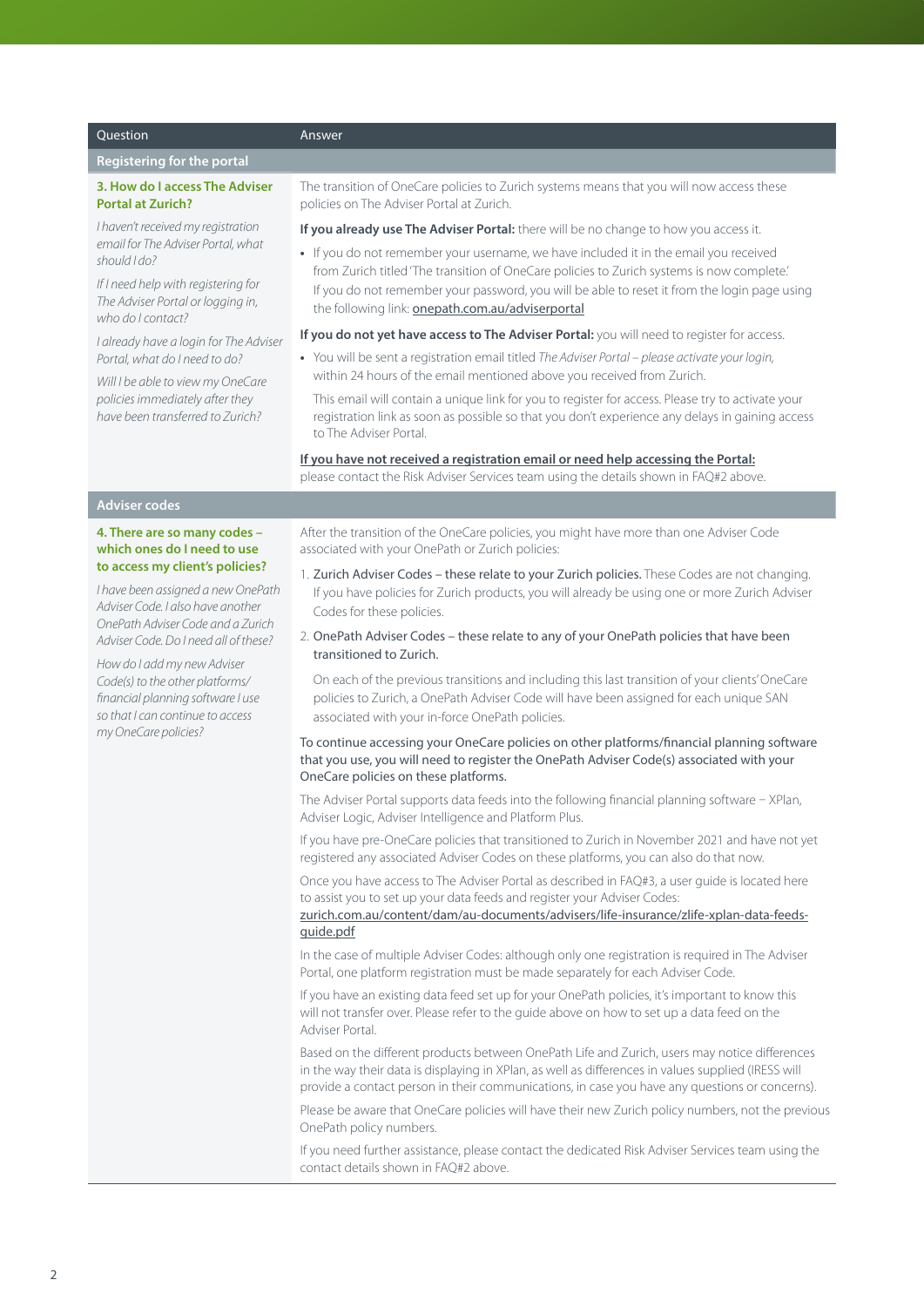| <b>Ouestion</b>                                                                                                                                                                                                                                                                                                                                         | Answer                                                                                                                                                                                                                                                                                                                              |
|---------------------------------------------------------------------------------------------------------------------------------------------------------------------------------------------------------------------------------------------------------------------------------------------------------------------------------------------------------|-------------------------------------------------------------------------------------------------------------------------------------------------------------------------------------------------------------------------------------------------------------------------------------------------------------------------------------|
| Using the portal                                                                                                                                                                                                                                                                                                                                        |                                                                                                                                                                                                                                                                                                                                     |
| 5. I have not used The Adviser<br>Portal before - how are you<br>going to support me?<br>I am not familiar with The Adviser<br>Portal, how can I get support on<br>how to use it?<br>I am used to using OnePath's<br>OneView Life for my OneCare<br>policies, including self-service.<br>Will I be able to do the same things<br>in The Adviser Portal? | The Adviser Portal supports both Zurich policies, OnePath pre-OneCare retail policies and<br>OneCare policies.                                                                                                                                                                                                                      |
|                                                                                                                                                                                                                                                                                                                                                         | If you are used to using OnePath's OneView Life, rest assured both systems have very similar<br>navigation and functionality, including the self-service capabilities.                                                                                                                                                              |
|                                                                                                                                                                                                                                                                                                                                                         | We understand you might not be familiar with The Adviser Portal. That is why we have put<br>together some helpful tools and resources to empower you to get the most out of it.                                                                                                                                                     |
|                                                                                                                                                                                                                                                                                                                                                         | Virtual tour - upon entry to The Adviser Portal you will be taken on an optional tour<br>through the portal.                                                                                                                                                                                                                        |
|                                                                                                                                                                                                                                                                                                                                                         | _Zone videos - available in our Adviser platform _ZONE, we have created a series<br>of videos that demonstrate the functionality of the Adviser Portal.                                                                                                                                                                             |
|                                                                                                                                                                                                                                                                                                                                                         | FAQs - a series of Frequently Asked Questions. These are located on The Adviser Portal,<br>in the FAO section of the Tools & Resources menu.                                                                                                                                                                                        |
|                                                                                                                                                                                                                                                                                                                                                         | Webinar Sessions - are available On-Demand to help you familiarise yourself with the<br>Adviser Portal. Click here to watch webinar.                                                                                                                                                                                                |
| 6. Is ZONE the same<br>as The Adviser Portal?                                                                                                                                                                                                                                                                                                           | Zurich is committed to ensuring you are supported to provide value beyond advice for your<br>clients. That is why we have created _ZONE, our free, on demand, professional development<br>platform for our advisers.                                                                                                                |
|                                                                                                                                                                                                                                                                                                                                                         | You do not need to register for access to _ZONE. Once you are registered for The Adviser Portal<br>you will automatically have access to _ZONE. You can simply login here using the same details<br>you use to access The Adviser Portal.                                                                                           |
|                                                                                                                                                                                                                                                                                                                                                         | _ZONE houses a range of educational resources, including help to navigate and master the<br>Adviser Portal. Click here for a video describing the key features of The Adviser Portal and how it<br>can support you.                                                                                                                 |
| 7. Am I able to perform<br>alteration quotes on<br><b>The Adviser Portal?</b>                                                                                                                                                                                                                                                                           | Yes, The Adviser Portal allows you to perform alteration quotes on a range of scenarios.<br>Immediately following the transition, you will be able to perform alteration quotes on all your<br>OneCare policies except in the following scenarios:                                                                                  |
|                                                                                                                                                                                                                                                                                                                                                         | • Level premium alterations (this functionality to be made available later in 2022)                                                                                                                                                                                                                                                 |
|                                                                                                                                                                                                                                                                                                                                                         | • Multiple Income Protection (IP) policies                                                                                                                                                                                                                                                                                          |
|                                                                                                                                                                                                                                                                                                                                                         | • Change of Ownership                                                                                                                                                                                                                                                                                                               |
|                                                                                                                                                                                                                                                                                                                                                         | • Fee for Service                                                                                                                                                                                                                                                                                                                   |
|                                                                                                                                                                                                                                                                                                                                                         | Further enhancements are planned for The Adviser Portal in 2022, with the functionality to<br>perform level premium alteration quotes scheduled to become available in Q3 2022. A date will<br>be confirmed later in the year.                                                                                                      |
| 8. Does The Adviser Portal<br>provide regular policy<br>summaries like the Weekly<br><b>Summary email that was</b><br>available in OneView<br>Life (OVL)?                                                                                                                                                                                               | Yes, The Adviser Portal has more sophisticated notifications than OneView Life, including weekly<br>and daily notification alerts. In The Adviser Portal, you can set your policy notification preferences<br>by clicking on your name in the top right-hand corner of the screen and then selecting<br>'notification preferences'. |
| 9. In the Policy & Benefit<br>Details screen, what is<br>displayed in the loyalty<br>discount field?                                                                                                                                                                                                                                                    | The Loyalty Discount field is the sum of below discounts that may be applied on a OnePath<br>Life policy:                                                                                                                                                                                                                           |
|                                                                                                                                                                                                                                                                                                                                                         | • OPL Family Group Discount                                                                                                                                                                                                                                                                                                         |
|                                                                                                                                                                                                                                                                                                                                                         | • OPL Business Group Discount                                                                                                                                                                                                                                                                                                       |
|                                                                                                                                                                                                                                                                                                                                                         | • OPL Combined Group Discount                                                                                                                                                                                                                                                                                                       |
|                                                                                                                                                                                                                                                                                                                                                         | • Policy Package Group Discount                                                                                                                                                                                                                                                                                                     |
|                                                                                                                                                                                                                                                                                                                                                         | For the most complete view of all discounts applied to a client's policy, please refer to the client<br>correspondence documents in The Adviser Portal and view the clients' latest policy schedule.<br>All applicable discounts will appear under Premium Reductions.                                                              |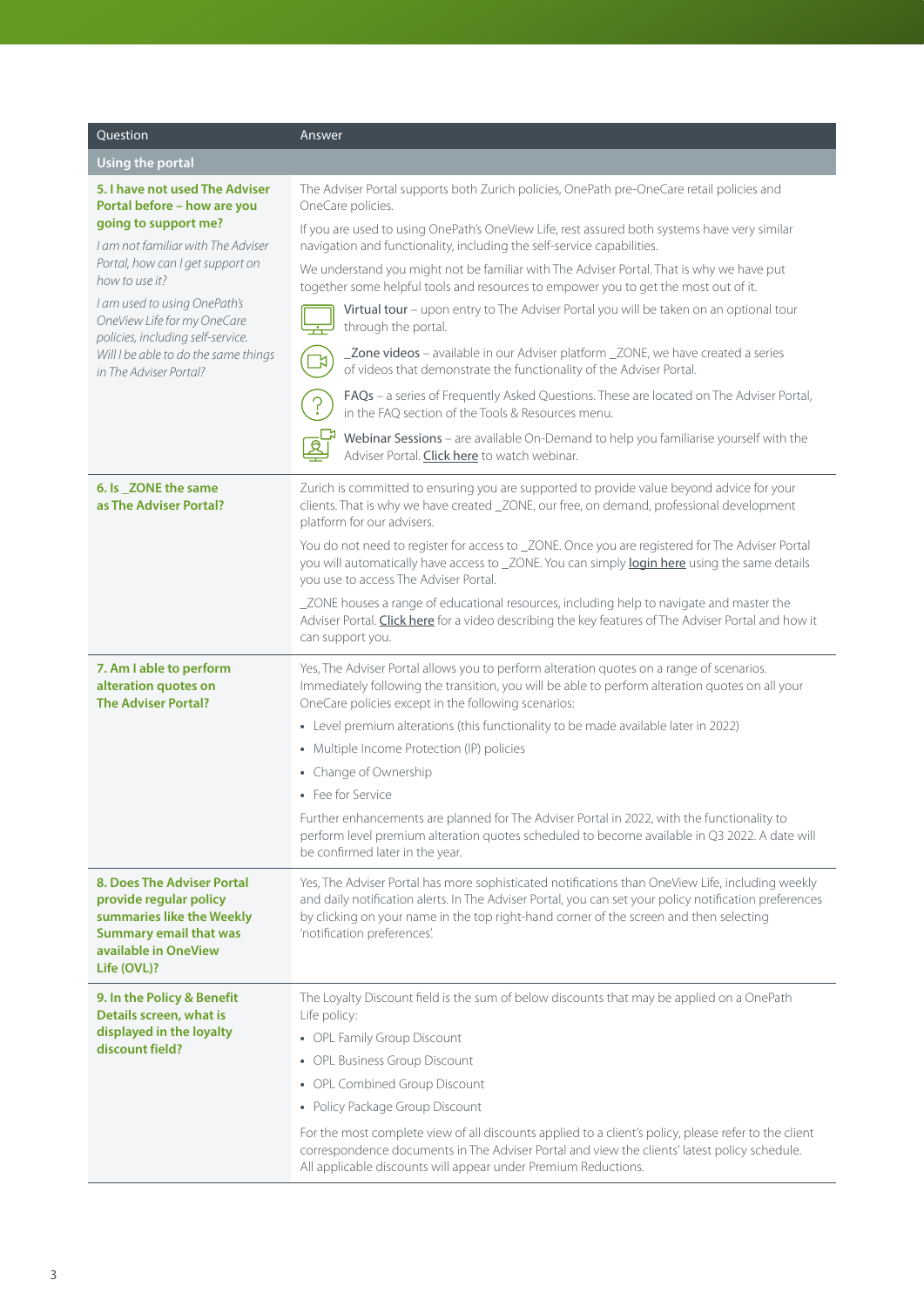| Question                                                                                                                                                                                                                                                             | Answer                                                                                                                                                                                                                                                                                       |
|----------------------------------------------------------------------------------------------------------------------------------------------------------------------------------------------------------------------------------------------------------------------|----------------------------------------------------------------------------------------------------------------------------------------------------------------------------------------------------------------------------------------------------------------------------------------------|
| <b>10. In The Adviser Portal</b><br>how can I identify my<br>clients' OneCare policies<br>and pre-OneCare policies?                                                                                                                                                  | In the Reference No. field in the Policy & Benefit Details screen, the old policy number will display<br>for your client/s - i.e. the policy number that your client had prior to all OneCare policies and<br>pre-OneCare policies being transitioned from ANZ systems to Zurich systems.    |
|                                                                                                                                                                                                                                                                      | Note: As part of the transition, all clients with OneCare retail policies are being issued with a new<br>policy number/s which appear at the top of the page in the policy section of The Adviser Portal.                                                                                    |
| 11. How do I run a report in<br>The Adviser Portal that shows<br>all of my clients with a OneCare<br>retail policy?                                                                                                                                                  | Once the transition is complete, all your clients with OneCare retail policies will be issued with<br>a new policy number/s which will appear at the top of the page in the policy section of The<br>Adviser Portal.                                                                         |
|                                                                                                                                                                                                                                                                      | (Please note: Your clients' old policy numbers will be displayed in the reference number field for the policy.<br>You can also search by the old policy number in The Adviser Portal.)                                                                                                       |
|                                                                                                                                                                                                                                                                      | If you would like a report showing all your clients with a OneCare retail policy, please follow the<br>steps below:                                                                                                                                                                          |
|                                                                                                                                                                                                                                                                      | 1. Download an excel list of all your policies via the Tools & Resources tab in The Adviser Portal.                                                                                                                                                                                          |
|                                                                                                                                                                                                                                                                      | 2. From the drop-down, select Reports.                                                                                                                                                                                                                                                       |
|                                                                                                                                                                                                                                                                      | 3. Once the reports page has loaded, select the Policy/Coverage Report, followed by export<br>policy report.                                                                                                                                                                                 |
|                                                                                                                                                                                                                                                                      | 4. Sort your policies by Adviser Code.                                                                                                                                                                                                                                                       |
|                                                                                                                                                                                                                                                                      | 5. Policies linked to an Adviser Code beginning with a number are your OnePath Investment,<br>Pre-OneCare and OneCare policies.                                                                                                                                                              |
|                                                                                                                                                                                                                                                                      | 6. In the Product Name column, you can filter the report to show your OneCare policies.                                                                                                                                                                                                      |
|                                                                                                                                                                                                                                                                      | Please note, the Reference No. (your client's old OneCare policy number) will be added to the<br>Policy/Coverage Report in a future release.                                                                                                                                                 |
| <b>Claims</b>                                                                                                                                                                                                                                                        |                                                                                                                                                                                                                                                                                              |
| 12. Will there be any impact<br>to claims or benefit payments<br>for OneCare policies that are<br>already underway?                                                                                                                                                  | We are in the business of paying claims, so it goes without saying that it is our priority<br>to ensure your clients are supported when they need it the most.                                                                                                                               |
|                                                                                                                                                                                                                                                                      | Therefore, we have taken every step to ensure that there will be no impact to claims and benefit<br>payments that are already underway for OneCare policies. Plus, your client's claim number will not<br>change. You do not need to do anything extra.                                      |
| 13. Will there be any changes<br>to how my clients lodge a claim<br>on their OneCare policy?                                                                                                                                                                         | No. Either you or your client can continue to contact our dedicated Claims Team on:                                                                                                                                                                                                          |
|                                                                                                                                                                                                                                                                      | • Phone: 1300 555 250 between 8.30am and 5.30pm (AEST) weekdays                                                                                                                                                                                                                              |
|                                                                                                                                                                                                                                                                      | · Email: general.retail.claims@zurich.com.au                                                                                                                                                                                                                                                 |
| 14. Will there be any changes<br>to how I view or notify a claim<br>on a OneCare policy on behalf<br>of my OnePath clients?<br>Will I still be able to view my clients'<br>claim on their OneCare policy online<br>now that the policy has transferred<br>to Zurich? | Yes. From Monday 11 April 2022, there might be some changes to how you view or notify<br>a claim on behalf of your clients with OneCare policies:                                                                                                                                            |
|                                                                                                                                                                                                                                                                      | 1. Stop using OneView Life (OVL): Your OneCare policies will no longer be available in OVL.<br>This means you will no longer be able to view or notify a claim via OVL.                                                                                                                      |
|                                                                                                                                                                                                                                                                      | 2. Contact our dedicated Claims Team: While we continue to integrate our systems in the<br>background, there will be a period of time where you will not be able to view or notify claims<br>on OnePath policies via The Adviser Portal. The Claims Team is there to help during this time - |
|                                                                                                                                                                                                                                                                      | • Phone: 1300 555 250                                                                                                                                                                                                                                                                        |
|                                                                                                                                                                                                                                                                      | · Email: general.retail.claims@zurich.com.au                                                                                                                                                                                                                                                 |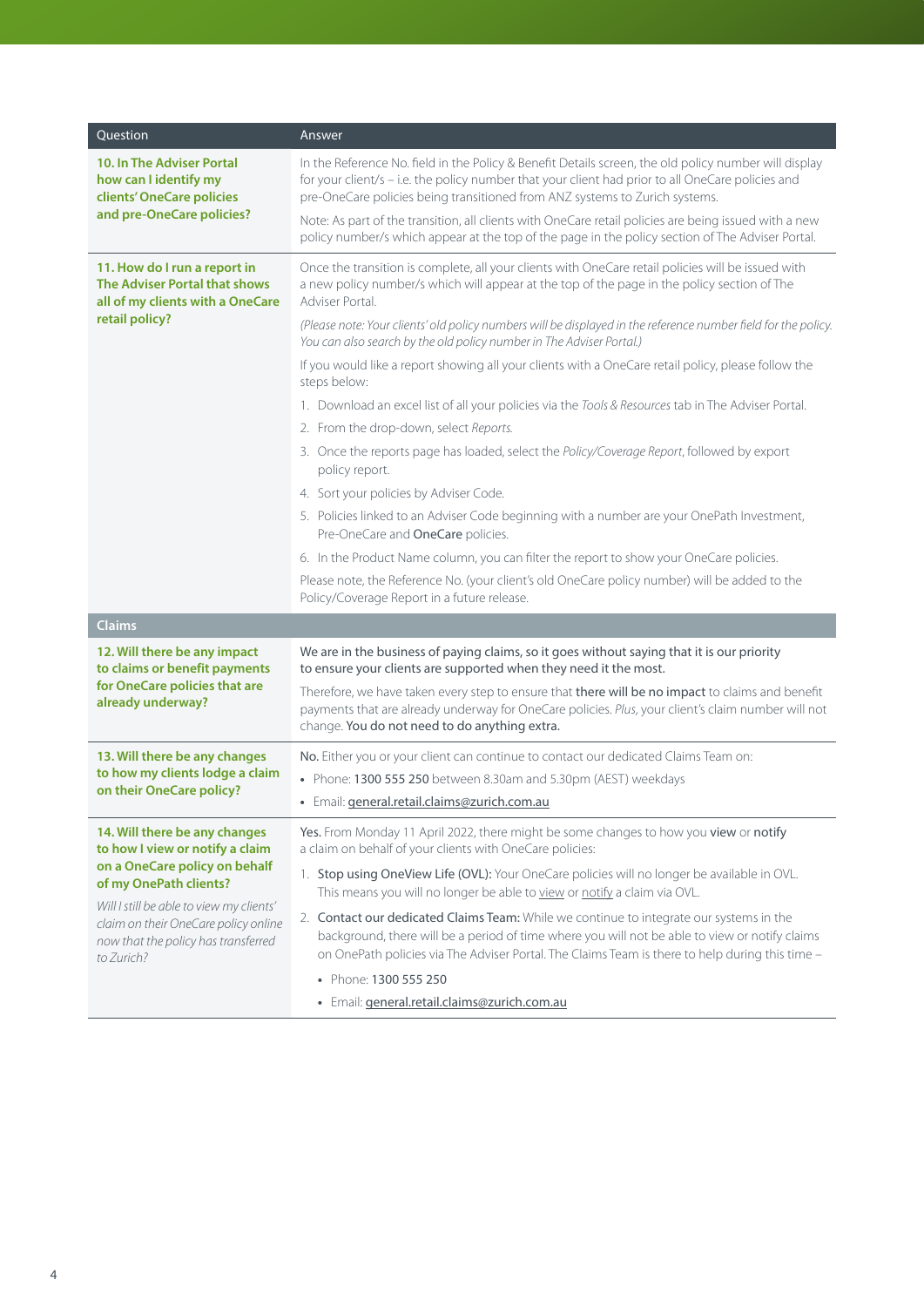| Question                                                                                                                                                                                                                                                                                                       | Answer                                                                                                                                                                                                                                                                                                                                                               |
|----------------------------------------------------------------------------------------------------------------------------------------------------------------------------------------------------------------------------------------------------------------------------------------------------------------|----------------------------------------------------------------------------------------------------------------------------------------------------------------------------------------------------------------------------------------------------------------------------------------------------------------------------------------------------------------------|
| <b>Illustrator</b>                                                                                                                                                                                                                                                                                             |                                                                                                                                                                                                                                                                                                                                                                      |
| 15. Now that the transition<br>of the OneCare policies is<br>completed, can I begin using<br><b>Illustrator again?</b><br>Do I still access Illustrator the<br>same way after the transition<br>is completed?<br>I have Illustrator Online bookmarked<br>in my internet browser. Will this link<br>still work? | We are expecting Illustrator to return to full functionality on Monday 11 April. From that point<br>onwards, you will no longer have to login to Illustrator Online. Instead, you will login to The<br>Adviser Portal which provides you with direct access to Illustrator without any further login.                                                                |
|                                                                                                                                                                                                                                                                                                                | Once you are able to access The Adviser Portal you can begin using Illustrator straight away.<br>Simply select the 'OnePath policy quotes' tab in The Adviser Portal which will take you into<br>Illustrator where you continue using Illustrator in the same way as previously.                                                                                     |
|                                                                                                                                                                                                                                                                                                                | • If you know you don't have access to The Adviser Portal or you are not sure if you have access,<br>please wait until you receive the email from us as described in FAQ#3. The details we provide<br>you ensures that your previous access to Illustrator will align to your login details for The<br>Adviser Portal so there is no loss of information.            |
|                                                                                                                                                                                                                                                                                                                | If you have previously bookmarked a link to Illustrator Online, this link will no longer work. Access<br>to Illustrator Online is now only via The Adviser Portal. You can also continue to use Illustrator's<br>desktop version, using The Adviser Portal login details.                                                                                            |
|                                                                                                                                                                                                                                                                                                                | If you were previously an Illustrator user, in most cases you will be able to access your Illustrator<br>history. If you need further assistance, please contact the dedicated Risk Adviser Services team<br>using the contact details shown in FAQ#2 above.                                                                                                         |
| 16. Are there any changes to<br>Illustrator I need to be aware of<br>now that Illustrator is accessed<br>via The Adviser Portal?                                                                                                                                                                               | Sharing settings have been removed from Illustrator and transferred to The Adviser Portal. You will<br>need to set up sharing and delegations again in The Adviser Portal by following the steps below.<br>When you delegate access to support staff within The Adviser Portal, this automatically sets up<br>sharing of quotes and applications within Illustrator. |
| I can't find Sharing Settings                                                                                                                                                                                                                                                                                  | After logging in to The Adviser Portal, follow these easy steps to set up sharing:                                                                                                                                                                                                                                                                                   |
| in Illustrator.                                                                                                                                                                                                                                                                                                | 1. Select the drop-down menu at the top right of your screen with your name.                                                                                                                                                                                                                                                                                         |
| I have lost my sharing and<br>delegation access in Illustrator.                                                                                                                                                                                                                                                | 2. Select preferences.                                                                                                                                                                                                                                                                                                                                               |
| How do I set this up again?                                                                                                                                                                                                                                                                                    | 3. Then select the Delegate my access tab.                                                                                                                                                                                                                                                                                                                           |
| How do I update my adviser details                                                                                                                                                                                                                                                                             | 4. Type in the person's username that you would like to delegate access to.                                                                                                                                                                                                                                                                                          |
| in Illustrator?                                                                                                                                                                                                                                                                                                | 5. Select delegate access.                                                                                                                                                                                                                                                                                                                                           |
| Can my client still specify their<br>correspondence preference in<br>OneCare Express?                                                                                                                                                                                                                          | Updating adviser details in Illustrator has changed, and should also be completed in the<br>preferences section on The Adviser Portal, under the 'My details' tab. Changes made in this section<br>will update details in both The Adviser Portal, and Illustrator.                                                                                                  |
|                                                                                                                                                                                                                                                                                                                | All OneCare Express applications created from 11 April onwards will be automatically set to email<br>correspondence so that your client can receive their policy documents via the My OnePath Life<br>portal and experience all the benefits offered by this portal.                                                                                                 |
|                                                                                                                                                                                                                                                                                                                | For more information on sharing settings, please refer to The Adviser Portal's Frequently Asked<br>Questions by clicking here.                                                                                                                                                                                                                                       |
| New business and transaction processing                                                                                                                                                                                                                                                                        |                                                                                                                                                                                                                                                                                                                                                                      |
| 17. What happens to my                                                                                                                                                                                                                                                                                         | When Illustrator returns to full functionality, expected Monday 11 April:                                                                                                                                                                                                                                                                                            |
| in-progress OneCare Express<br>applications that I was unable<br>to submit by 6pm AEST on                                                                                                                                                                                                                      | • Illustrator Online - You can resume your in-progress applications and continue to complete<br>and submit applications to us.                                                                                                                                                                                                                                       |
| <b>Friday 1 April?</b><br>I submitted applications prior to                                                                                                                                                                                                                                                    | • Illustrator Desktop - You will need to re-submit any applications that were pending prior to<br>the outage period. These applications will revert from a Pending status to an Incomplete status.                                                                                                                                                                   |
| 1 April and these are currently being<br>assessed by OnePath Underwriting.<br>What happens now to these<br>submitted applications?                                                                                                                                                                             | Our underwriting team will continue to assess those applications that were submitted prior to<br>1 April. The status of submitted applications can be viewed in The Adviser Portal from 11 April 2022.                                                                                                                                                               |
|                                                                                                                                                                                                                                                                                                                | For any applications that were submitted by 1 April and were ready to be issued but had to<br>be placed on hold due to the freeze period, we will issue these policies as a priority in the week<br>beginning 11 April 2022.                                                                                                                                         |
| 18. What happens to the<br>transactions that were lodged<br>but could not be processed<br>because of the freeze period?                                                                                                                                                                                        | Now that the transition is complete, we will action outstanding adviser and customer requests,<br>however some delays might be experienced as we work through the inflated work volumes<br>resulting from the processing freeze period. Additional staff have been hired to assist and we<br>appreciate your patience during this time.                              |